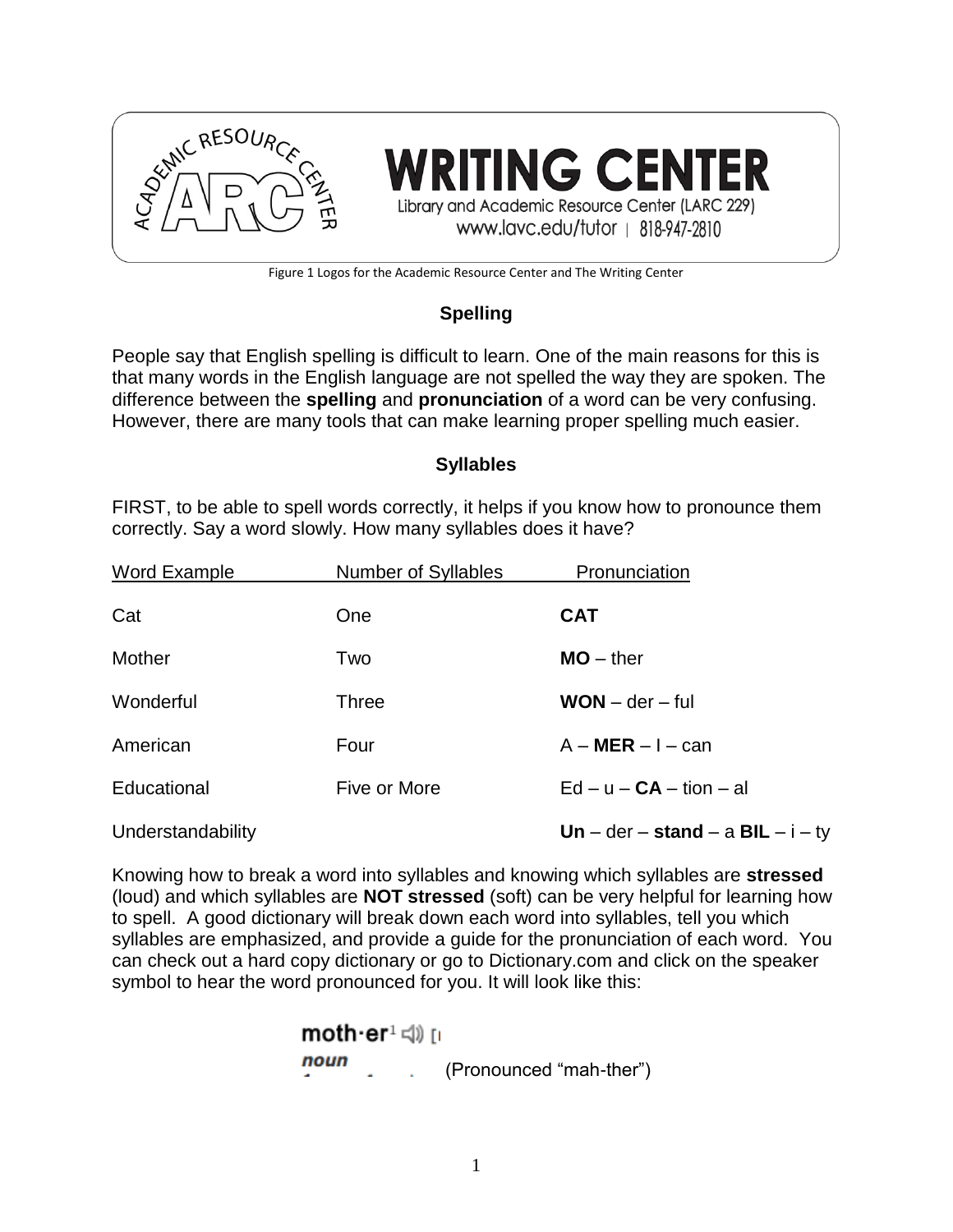### **Note:**

Each vowel can be pronounced more than one way. For example, the *A*s in **a**te, **a**t, **a**we, **a**ir, **a**bout are all pronounced differently.

Remember: Every WORD has at least one vowel.

Every SYLLABLE has at least one vowel.

Example: mu-sic, te-le-vi-sion

One thing you can do to help with your spelling is break the word that you are trying to spell down into syllables and make sure each one has at least one vowel.

## **Basic Spelling Rules**

## 1. **I** Before **E**

This rule is probably familiar to you as a rhyme. "**I** before **E**, except after **C**, or when it sounds like **A**, as in *neighbor* or *weigh*." This rule is helpful for all of those words in which the vowels **E** and **I** are adjacent, such as *receive*, *liege*, and *niece* (and the words in the rhyme).

### 2. The Letter **X**

The letter **X** is never followed by the letter **S**. Even when forming the plural of a word ending in **X**, you must place an **e** in between the **X** and the **S**, as in *foxes* or *boxes*.

### 3. Word Endings

English words will almost never end in **I**, **U**, or **V** even when pronunciation seems to call for one of these letters, like in *have*, *give*, *dry*, or *true*. However, there are some **exceptions** to this rule, most of which, like *fungi* and *impromptu*, are taken from other languages.

### 4. The SH Sound

The 'sh' (like when telling someone to be quiet) sound is almost never made by the letters **S** and **H** except at the very beginning of a word, as in *shoe* or *shore*. In any other place in the word, you will use other letter combinations, like the "*ss*" in *mission* (pronounced mi-shun) and the "*t*" in *motion* (pronounced mo-shun).

### 5. The Soft C

The letter **C** before **E**, **I** or **Y** makes an 's' sound, as in *cent*, *city*, and *cycle*. The letter **C** followed by any other letter --- makes a strong 'k' sound, as in *cat*, *clock*, *cot*, *crate*, *cut*.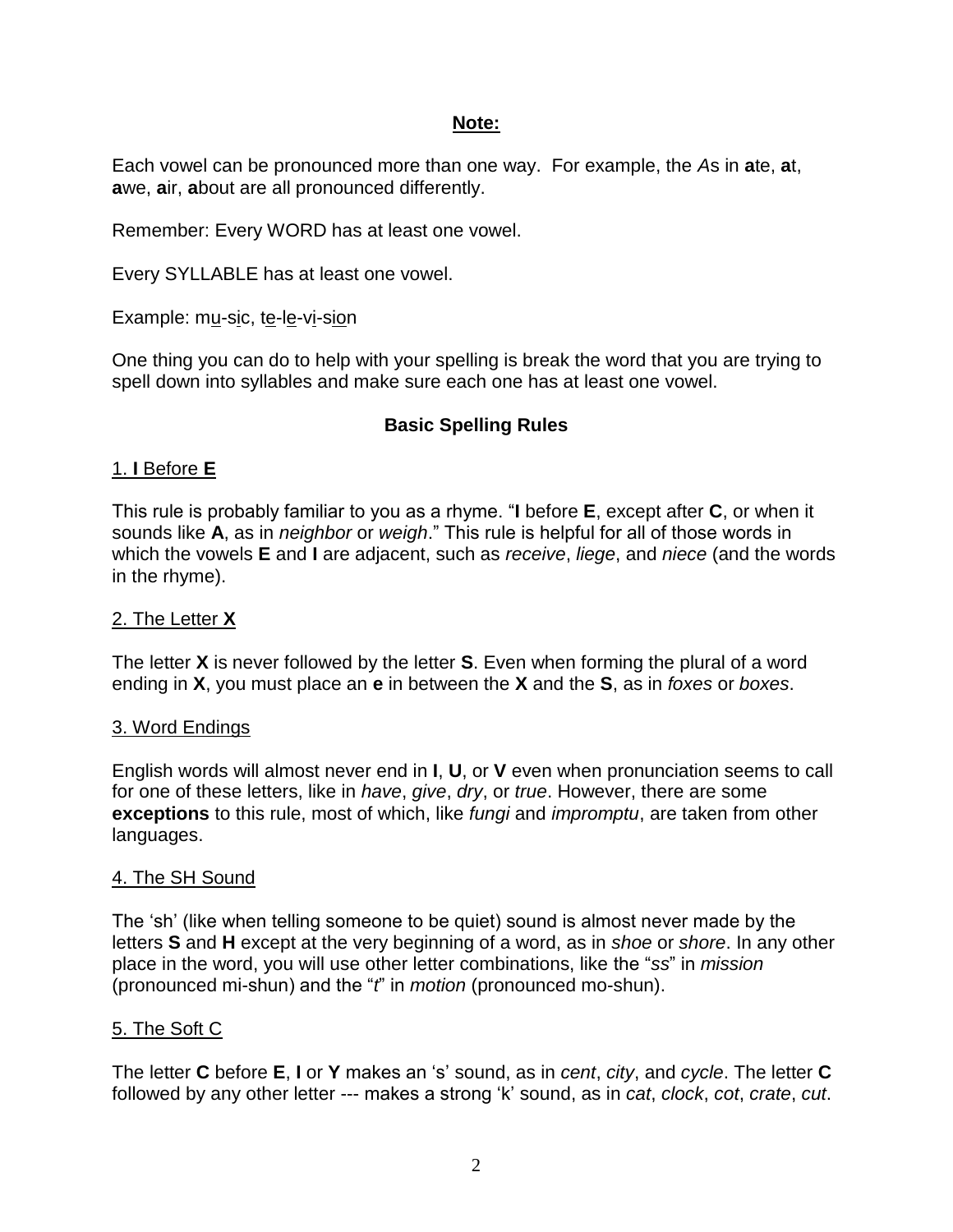## 6. The Letter G

The letter **G** before **E**, **I**, or **Y** sometimes makes a 'j' sound, as in *page*, *giant*, *gym*, but also sometimes makes a strong 'g' sound, as in *get*, *girl*, *give*.

## 7. Plurals

To make a plural form of most nouns, just add an -S, or an –ES. *Chair* becomes *chairs* and *box* becomes *boxes*.

# **Additional Spelling Rules**

1. The letter **Q** is always followed by **u**; together they make the /kw/ sound as in *queen*, *quick*, and *quiet*. (Note: **U** does not make its own sound here, it's attached to the **Q**)

2. When a short syllable ends with a vowel (**A**, **E**, **I**, **O**, **U**) that vowel usually says its name— in other words, it says its long sound, like the "*e*" in *me.*

3. If the letter **A** comes at the end of a word, it says 'ah': *ze-bra, tu-ba, in-flu-en-za.* 

4. The letters **I** and **Y** usually make a short **I** sound (*big, gym*), but can also make a long **I** sound (*silent, my, type*).

4. In soft **C** and **G** words that end in **E** and are paired with a suffix beginning with **A** or **O**, the **E** is kept in, as in *noticeable* or *changeable*.

**Don't forget:** Each vowel can be pronounced more than one way.

 For example: The *A*'s in **a**te, **a**t, **a**we, **a**ir, **a**bout are all pronounced differently.

## **Visual Memory**

Studying spelling rules can help you, but good spelling really comes from extensive reading. One of the best things you can do to improve your spelling is to read every day. The more you see the correct spelling of a word, the more you build up your visual memory and the less you will have to worry about spelling rules because you will have already absorbed them.

## **Most Common Spelling Mistakes**

Spelling errors are among the most common errors as well as the most easily corrected in papers. To correct spelling errors, use a spell-checker, regardless of your spelling skills, along with a dictionary to make sure you are using the right word. Remember that the spell-checker will not help with **homophones**, words that sound alike but have different spellings and meanings. Some words that can cause trouble are listed below.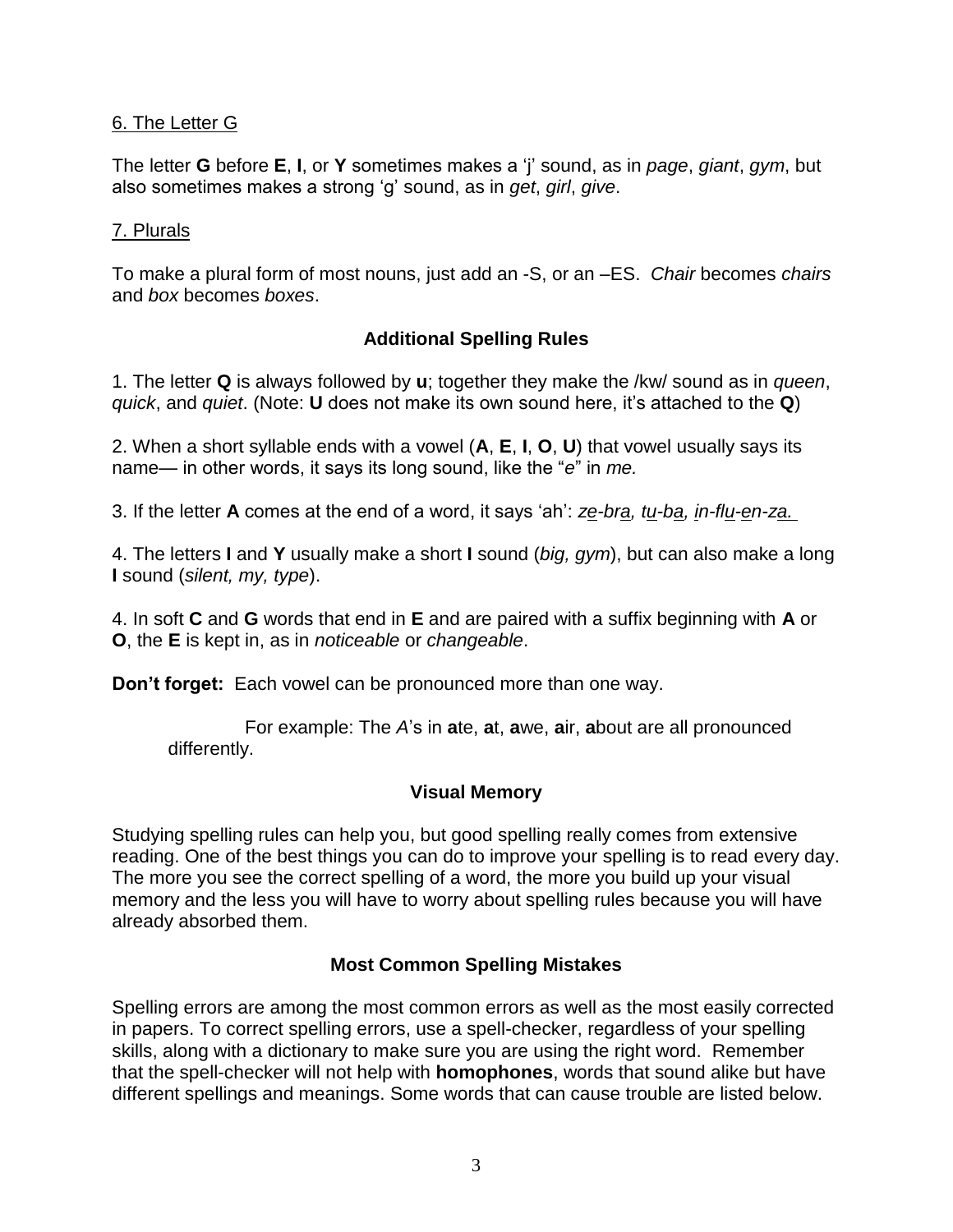- \* their (possessive form of they)
- \* there (in that place)
- \* they're (contraction of they are)
- \* accept (a verb, meaning to receive or to admit to a group)
- \* except (usually a preposition, meaning but or only)
- \* who's (contraction of who is or who has)
- \* whose (possessive form of who)
- \* its (possessive form of it)
- \* it's (contraction of it is or it has)
- \* your (possessive form of you)
- \* you're (contraction of you are)
- \* affect (usually a verb, meaning to influence)
- \* effect (usually a noun, meaning result)
- \* than (used in comparison)
- \* then (refers to a time in the past)
- \* were (form of the verb to be)
- \* we're (contraction of we are)
- \* where (related to location or place)
- insure (provide insurance coverage)
- ensure (make certain something will happen)
- breath (exhalation or inhalation of air into lungs- noun)
- breathe (to take air into or push air out of lungs- verb)

\*weather (the state of the atmosphere with regard to wind, temperature, cloudiness, moisture, pressure, etc.)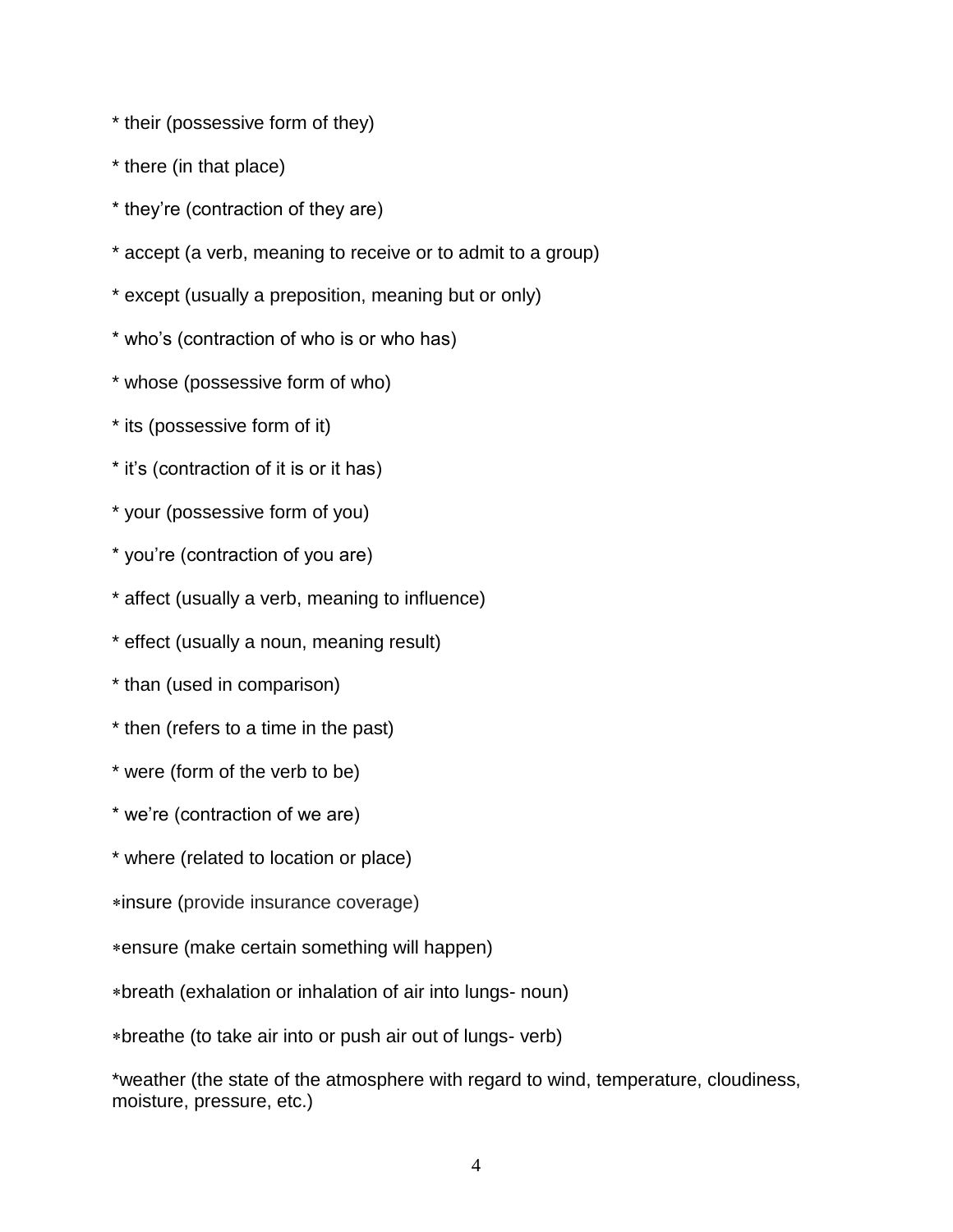\*whether (used to introduce the first of two or more alternatives)

Other Commonly Misspelled Words

Advertise balance basically Believe breathe breathe brilliant business calendar careful competition convenience criticize disappoint does does during embarrass environment equipped exaggerate except exercise existence familiar fascinating foreign **the contract of the contract of the contract of the contract of the contract of the contract of the contract of the contract of the contract of the contract of the contract of the contract of the contract of the c** friend generally generally government heroes humorous humorous identity imaginary imitation immediately incidentally independent intelligent interesting interfere interpretation interruption interruption judgment knowledge laboratory length library license loneliness loneliness losing lying marriage marriage miniature minute mysterious naturally necessary neighbor neighbor neither noticeable **occasion** occurred official often omission operate operate optimism original ought paid paid parallel particularly **peculiar** peculiar **perceive** perform permanent persevere personally **persuade** persuade picture piece planning pleasant political possess possible practical prefer prefer prejudice presence privilege probably professional promise proof physician psychology quantity quarter quiet quiet quit quite and realize receive recognize recommend reference religious repetition restaurant

Absence accommodate achieve Acquire across and across address Becoming before beginning ceiling coming community community community community community community community community community commu definite deposit deposit desperate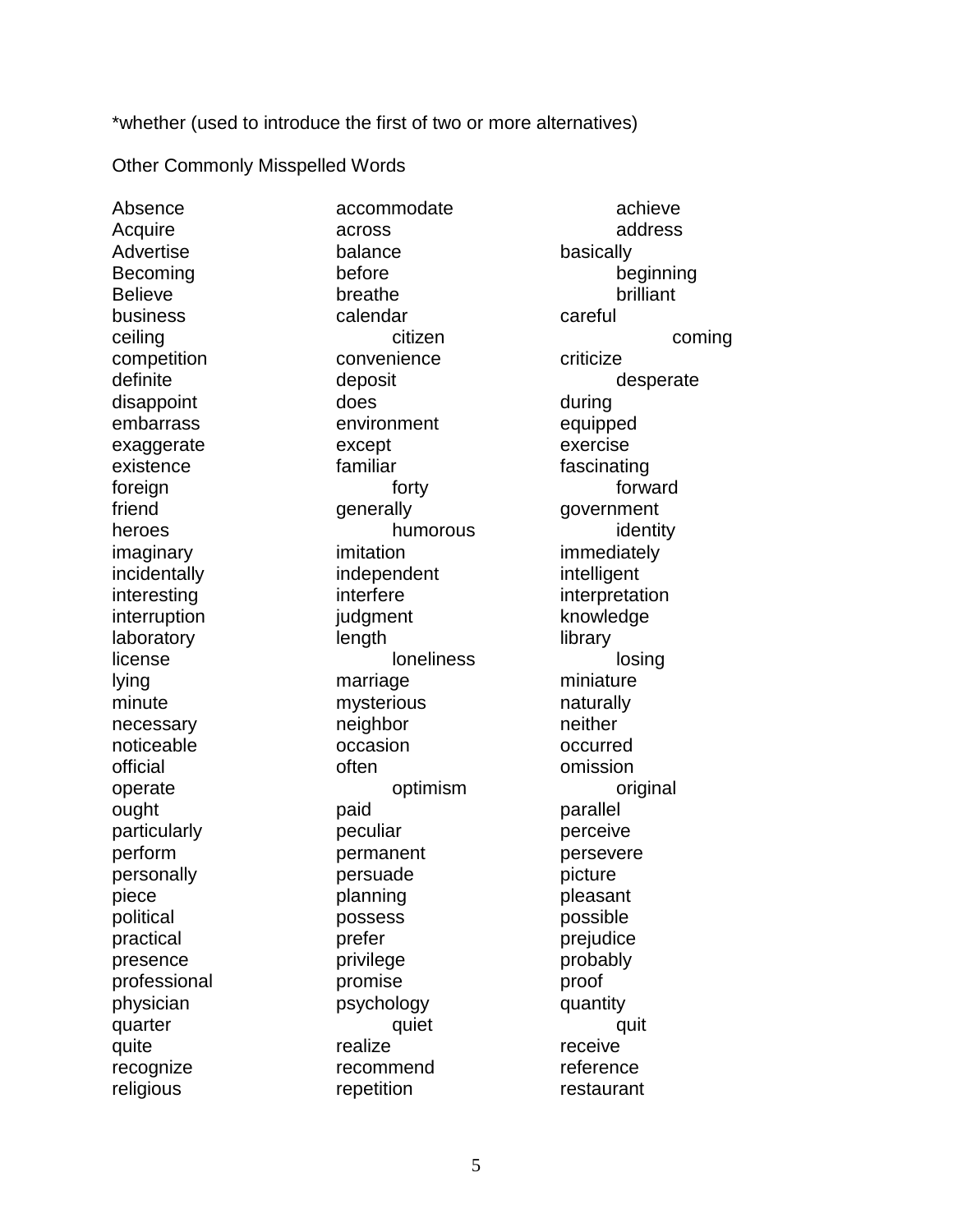| ridiculous  | sacrifice |
|-------------|-----------|
| scissors    | secretary |
| shining     | similar   |
| soldier     | speech    |
| strength    | studying  |
| successful  | surely    |
| temperature | temporary |
| thorough    | toward    |
| truly       | twelfth   |
| usually     | village   |
| welcome     | writing   |
|             |           |

**Remember: The more you read, the more you will see the words the way they are supposed to be spelled, and you will be more likely to remember the correct spelling.**

### **Exercises: Read the following paragraph and circle all of the spelling errors. Then write the correct spelling of each word.**

Today, I was on a mishion to complete everything on my to-do list. I vowed not to decieve myself anymore by procrastinating and lying to myself that I would "get to it eventually." First, I had breakfast with my old high school buddy, Michael Schinkley, a prominent physcian at the Cleveland Clinic, who was in town to catch a Lakers' game. Than I drove over to the local gim were I worked out my pecs for a few hours. They're equipment is in excellent condition, witch I feel really helps a workout move along. It was quiet a workout, and afterward I was hardley be able to take a breathe, but, on the bright side, I felt better about myself. Later on, I went to the zoo to see the newest monkey exhibet that I'd meant to go to for a long time. I am a big animal enthusiest, and monkies are by far my favorite createre. Not only do they swing from trees and gobble up bananas, but they (specificly, the males) also have an ear-splitting, yet affective, mating call. I actualley tried it on a woman that I dated once; needless to say, we both agreed that I should recieve some professionel help and it insured that I never went on